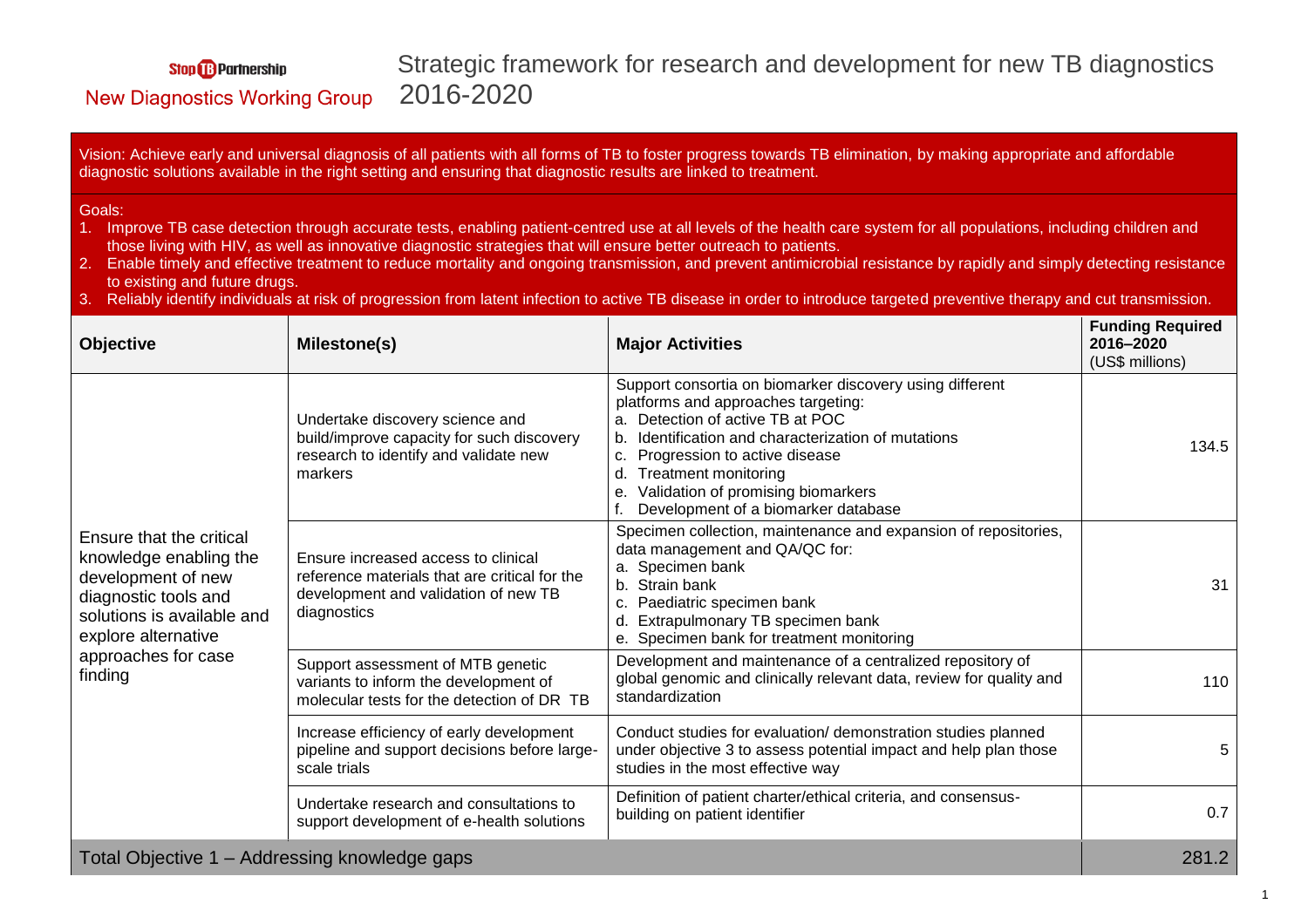| <b>Objective</b>                                                                                                                                                       | Milestone(s)                                                                                                                                                             | <b>Major Activities</b>                                                                                                                                                                                                                      | <b>Funding Required</b><br>2016-2020<br>(US\$ millions) |
|------------------------------------------------------------------------------------------------------------------------------------------------------------------------|--------------------------------------------------------------------------------------------------------------------------------------------------------------------------|----------------------------------------------------------------------------------------------------------------------------------------------------------------------------------------------------------------------------------------------|---------------------------------------------------------|
| Develop a portfolio of new<br>diagnostic tools coupled<br>with a package of<br>accompanying solutions<br>to ensure that results<br>translate into patient<br>treatment | Develop tests and solutions for the<br>diagnosis of active TB at the point-of-care<br>level in all patient populations, including<br>children and people living with HIV | Support test development and technical and clinical validation<br>during development for:<br>a. Smear-replacement tests and solutions<br>Biomarker-based non-sputum-based tests and solutions<br>Triage referral tests and solutions<br>C.   | 75                                                      |
|                                                                                                                                                                        | Develop tests and solutions for rapid and<br>simple detection of resistance to existing<br>and future drugs                                                              | Support test development and technical and clinical validation<br>during development for:<br>a. Next-generation DST at peripheral levels<br>b. DST for new drugs and new drug regimens<br>c. Next-generation sequencing directly from sputum | 36                                                      |
|                                                                                                                                                                        | Develop tests and solutions for predicting<br>the risk of disease progression                                                                                            | Development, endorsement and revision of TPPs; test<br>development, and technical and clinical validation during<br>development, including validation and qualification of immune<br>activation biomarkers                                   | 20.2                                                    |
|                                                                                                                                                                        | Develop tests to support syndromic<br>approaches to help differentiate between<br>pathogens and reduce antibiotic<br>overtreatment                                       | Validation and qualification of suitable biomarkers for syndromic<br>tests for patients with respiratory symptoms on first visit to primary<br>health care services providing a clinically actionable answer                                 | 16                                                      |
|                                                                                                                                                                        | Develop tests and solutions for treatment<br>monitoring/test of cure                                                                                                     | Test development, and technical and clinical validation during<br>development, including molecular candidate as well as validation<br>and qualification of suitable biomarkers                                                               | 6                                                       |
|                                                                                                                                                                        | Develop e-health and connectivity solutions<br>to facilitate access by patients to tests listed<br>above                                                                 | Development, endorsement and revision of TPPs; integration of<br>connectivity in diagnostic technologies; development of<br>e-health applications and aggregation platforms                                                                  | 4.3                                                     |
| Total Objective 2 – Development of a portfolio of new tests and solutions                                                                                              |                                                                                                                                                                          |                                                                                                                                                                                                                                              | 157.5                                                   |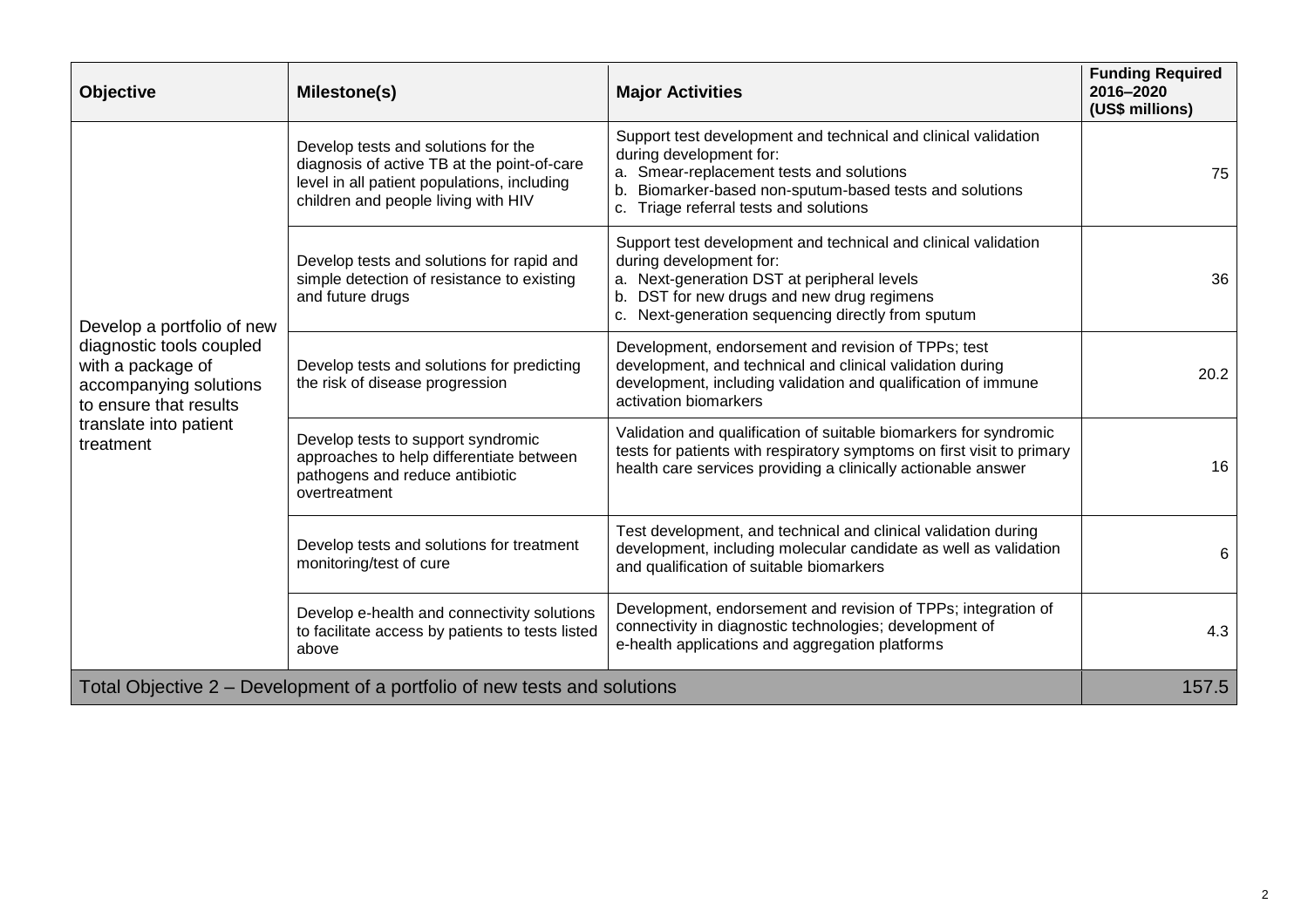| <b>Objective</b>                                                                                                                                                                                                                                                                         | Milestone(s)                                                                                                                                               | <b>Major Activities</b>                                                                                                                                                                                                                                                                                                                                                                                                              | <b>Funding Required</b><br>2016-2020<br>(US\$ millions) |
|------------------------------------------------------------------------------------------------------------------------------------------------------------------------------------------------------------------------------------------------------------------------------------------|------------------------------------------------------------------------------------------------------------------------------------------------------------|--------------------------------------------------------------------------------------------------------------------------------------------------------------------------------------------------------------------------------------------------------------------------------------------------------------------------------------------------------------------------------------------------------------------------------------|---------------------------------------------------------|
| Evaluate the portfolio of<br>new diagnostic tools and<br>solutions, including new<br>detection strategies,<br>approaches for optimized<br>use, and innovative<br>delivery mechanisms;<br>demonstrate patient<br>benefits and predict likely<br>impact within the entire<br>health system | Conduct evaluation in clinical trials and<br>demonstration studies for new tests and<br>solutions identified above, as well as for<br>syndromic approaches | Evaluation of tests for active TB and for drug-susceptibility<br>a.<br>testing (MDR/XDR TB)<br>Demonstration studies of TB tests and DST<br>b.<br>Demonstration studies of tests targeting paediatric TB<br>Demonstration studies of tests targeting extrapulmonary TB<br>d.<br>Evaluation and demonstration of syndromic approaches<br>е.<br>Demonstration studies of e-health solutions and platforms for<br>connected diagnostics | 92.5                                                    |
|                                                                                                                                                                                                                                                                                          | Predict patient impact from the use of<br>improved diagnostics on TB detection rate,<br>transmission and mortality                                         | Develop mathematical modelling<br>a.<br>Conduct impact and cost-effectiveness studies to evaluate<br>b.<br>new technologies and innovative strategy/approach                                                                                                                                                                                                                                                                         | 70                                                      |
|                                                                                                                                                                                                                                                                                          | Conduct market analysis and estimate<br>potential for new diagnostics                                                                                      | Update and expand existing market assessments                                                                                                                                                                                                                                                                                                                                                                                        |                                                         |
| Total Objective 3 – Evaluation, demonstration and impact                                                                                                                                                                                                                                 |                                                                                                                                                            |                                                                                                                                                                                                                                                                                                                                                                                                                                      | 164.5                                                   |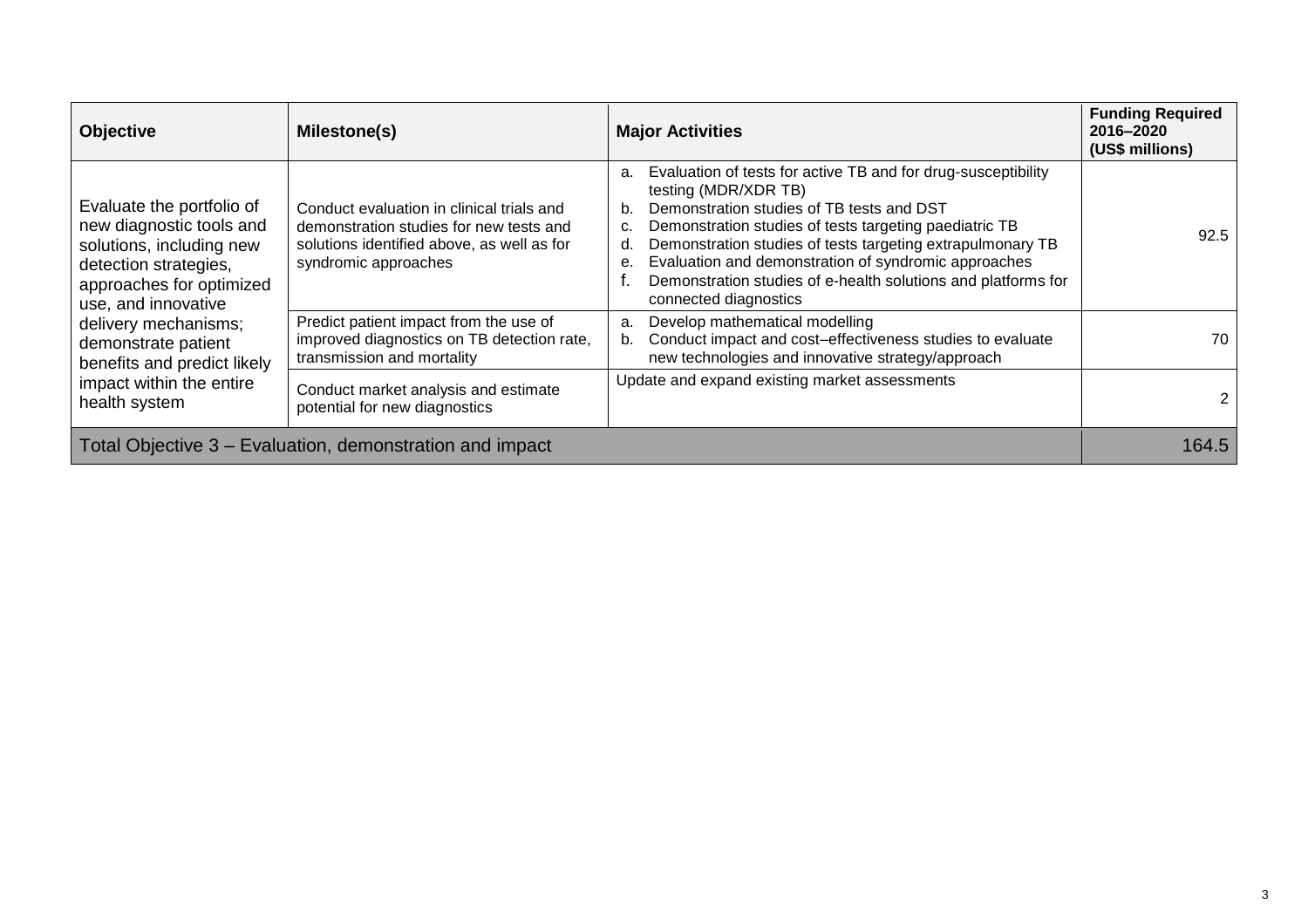| <b>Objective</b>                                                                                                                               | Milestone(s)                                                                                                                                                                                                 | <b>Major Activities</b>                                                                                                                                                                                                                                         | <b>Funding Required</b><br>2016-2020<br>(US\$ millions) |
|------------------------------------------------------------------------------------------------------------------------------------------------|--------------------------------------------------------------------------------------------------------------------------------------------------------------------------------------------------------------|-----------------------------------------------------------------------------------------------------------------------------------------------------------------------------------------------------------------------------------------------------------------|---------------------------------------------------------|
| Ensure that fully validated<br>new diagnostic tools and<br>solutions are widely<br>available and<br>appropriately used in<br>endemic countries | Roll-out of new tools and solutions                                                                                                                                                                          | Procurement of devices and consumables for the roll-out of at<br>least one new technology to support the detection of active TB in<br>90% of new cases and drug resistance in 100% of cases in high-<br>risk groups                                             | 2300                                                    |
|                                                                                                                                                | Strengthening laboratory capacity for<br>appropriate scale-up of new tools                                                                                                                                   | Training; QA and accompanying measures; ongoing assistance;<br>training assistance for supply management aspects                                                                                                                                                | 224.2                                                   |
|                                                                                                                                                | Patient-centred diagnosis and<br>decentralization of testing                                                                                                                                                 | a. Xpert referral system (sample transportation, results delivery<br>to patients/clinic, follow-up with patients)<br>b. m/e-health solutions / transmission of results<br>Incentive systems for patients to compensate for time<br>C.<br>required for diagnosis | 76.7                                                    |
|                                                                                                                                                | TB/HIV laboratory integration (TB testing in<br>HIV settings)                                                                                                                                                | Demonstration projects and operational research on how the new<br>Viral Load test could be used as a predictor to screen for TB                                                                                                                                 | 24                                                      |
|                                                                                                                                                | Private sector integration                                                                                                                                                                                   | a. Incentives for private sector to use endorsed new tools<br>b. Laboratory strengthening and EQA for tools in use in the<br>private sector                                                                                                                     | 8                                                       |
|                                                                                                                                                | Maintain speed of national policy change<br>and<br>in-country regulation processes                                                                                                                           | a. Harmonize regulatory processes in countries with problematic<br>mechanisms: China, Russia, and Brazil to some extent<br>b. Support national policy change and adoption (local cost-<br>effectiveness and validation studies)                                 | 33                                                      |
|                                                                                                                                                | Sensitize stakeholders                                                                                                                                                                                       | Coordinate with advocacy groups; organize workshops with NTPs,<br>MoHs, technical, procurement and funding agencies, and patient<br>representatives                                                                                                             | 10                                                      |
|                                                                                                                                                | Conduct operational research on how best<br>to deliver diagnostic services in routine<br>programmatic settings to ensure a patient-<br>centred approach, and to estimate costs<br>and resources used by NTPs | Conduct studies covering different test categories and scenarios,<br>as well as different settings, i.e. low/high-MDR, low/high-HIV,<br>different geographies                                                                                                   | 30                                                      |
|                                                                                                                                                | Scale up manufacturing and other market<br>interventions                                                                                                                                                     | Investment in commercialization and successful scale-up                                                                                                                                                                                                         | 75                                                      |
|                                                                                                                                                | Introduction in countries of DST for new<br>drugs and for additional group V drugs as of<br>2017                                                                                                             | Introduction of appropriate testing strategies and protocols, and<br>EQA for phenotypic testing and molecular detection                                                                                                                                         | 33.9                                                    |
|                                                                                                                                                | Expanded sequencing capacity in countries<br>as of 2017                                                                                                                                                      | Training and support in sequencing analysis at reference<br>laboratory level                                                                                                                                                                                    | 12.5                                                    |
| Total Objective 4 – Availability and appropriate use of new tests (incl. roll-out)<br>without roll-out                                         |                                                                                                                                                                                                              |                                                                                                                                                                                                                                                                 | 2827.3<br>73                                            |